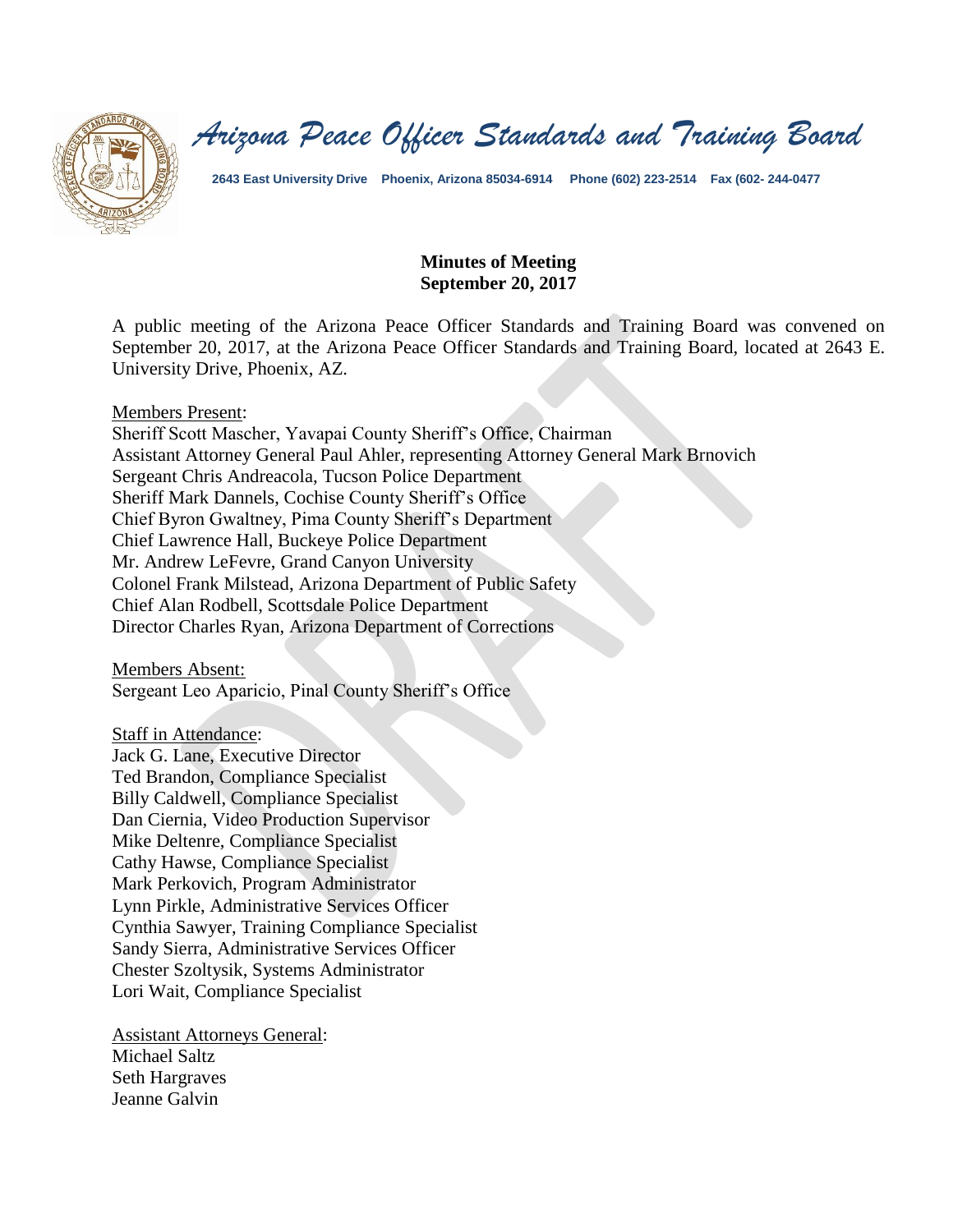## **A. Call to Order**

Chairman Mascher called the meeting to order at 10:00 a.m. and asked Chief Larry Hall to lead everyone in reciting the Pledge of Allegiance.

### **B. Introductions, Presentations and Announcements**

*Jack G. Lane, Executive Director*

- Assistant Attorney General Jeanne Galvin will provide legal advice to the Board today on the Hilario Samudio case.
- New case #17-097, Garrett A. Dever, will be tabled.
- Dan Ciernia, Video Production Supervisor, was presented with his 10-year service pin for his ten years of service at AZ POST.

### **C. Consent Agenda**

Sheriff Dannels made a motion to accept the Consent Agenda. The motion was seconded by Chief Rodbell and passed unanimously.

- 1. Minutes of the Board meeting held on July 19, 2017, were approved as written. Minutes of the Board meeting held on August 16, 2017, were approved as written. Minutes of the executive session held on August 16, 2017, were approved as written.
- 2. Ministerial Actions:
	- a. Certification Waivers:

| Justin B. Adams         | <b>Buckeye Police Department</b>           |  |
|-------------------------|--------------------------------------------|--|
| James David Gillespie   | <b>Scottsdale Police Department</b>        |  |
| Joshua S. Hooper        | <b>Apache Junction Police Department</b>   |  |
| James M. Skinner        | Paradise Valley Police Department          |  |
| Michael T. Dale         | Lake Havasu City Police Department         |  |
| <b>Reginald Grigsby</b> | <b>AZ Attorney General's Office</b>        |  |
| Glenn E. Madison Jr.    | Arizona State University Police Department |  |
| Cory Zimmerman          | Arizona State University Police Department |  |
| Kevin J. Morgan         | Paradise Valley Police Department          |  |
| Joshua G. Latina        | Peoria Police Department                   |  |
| Justin A. Bartlett      | <b>Pinal County Sheriff's Office</b>       |  |
| Scott L. Ketcham        | Parker Police Department                   |  |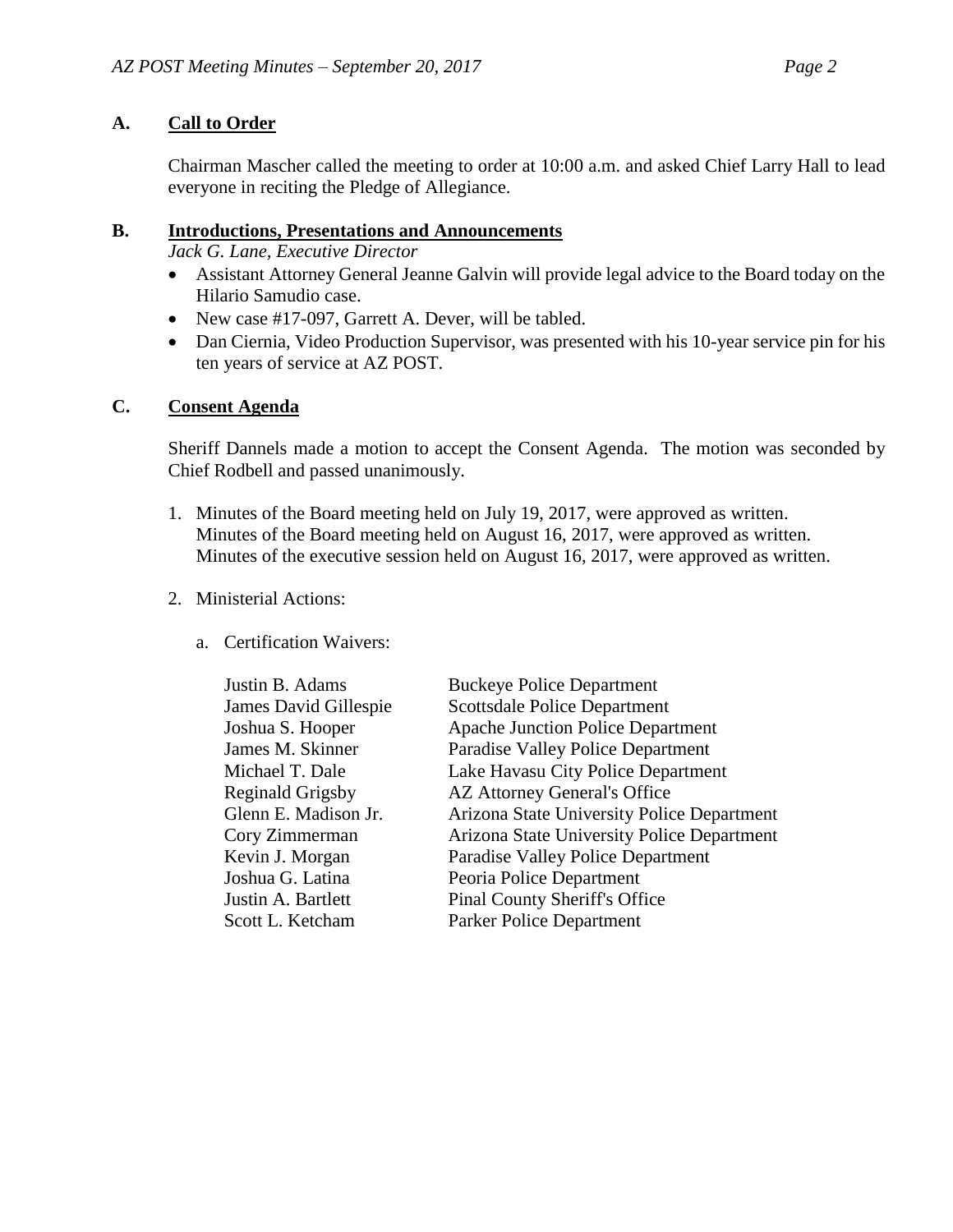| Funds as of July 1, 2017      | \$898,927.57   |
|-------------------------------|----------------|
| CJEF Revenue (June/July 2017) | 980,097.15     |
| Misc. Revenue (July 2017)     | 0.00           |
| Expenditures for July 2017    | (473, 812.46)  |
| Balance as of May 31, 2017    | \$1,405,212.26 |

3. Income and Expense Statement – July 2017

4. Consent Agreements for Voluntary Relinquishment of Peace Officer Certification for the following:

| Michael C. Bott       | 17-072 | Oro Valley Police Department  |
|-----------------------|--------|-------------------------------|
| Sebastian S. Castillo | 16-087 | Phoenix Police Department     |
| Denver M. Holzworth   | 17-085 | <b>Yuma Police Department</b> |
| Matthew L. Mansfield  | 17-005 | <b>ASU Police Department</b>  |
| <b>Taylor Romney</b>  | 16-115 | <b>ASU Police Department</b>  |

#### **D. Executive Director's Report**

*Jack G. Lane, Executive Director*

- The August revenue was slightly higher than anticipated.
- The grant provided to the Phoenix Police Department to assist with the academy transition will be presented to the Phoenix City Council for approval at their meeting today. This grant will expire December 31, 2017.
- A meeting with the current academies was held on September 6. All eight full-time academies were represented as well as two open enrollee academies associated with community colleges. The funding for academies was discussed as well as the need to change the funding formula beginning FY 2019.
- A general fund request was submitted, through the Department of Public Safety, to the Governor's Office of Strategic Planning and Budgeting (OSPB). The request is for \$2.5 million for Basic and In-Service Training. This is the second year a funding request has been submitted to OSPB; we have never been funded through the legislative budget.
- Compliance Specialist Ted Brandon will be retiring effective January 6, 2018. Interviews will be conducted next week to fill his position to hopefully bring someone on-board prior to Ted's departure.
- Training Manager Don Yennie announced his retirement for March 2018. A search for his replacement will be conducted soon in hopes of bringing someone on-board before Don's departure.

### **E. Legislative Update**

*Jack G. Lane, Executive Director* There is nothing new to report.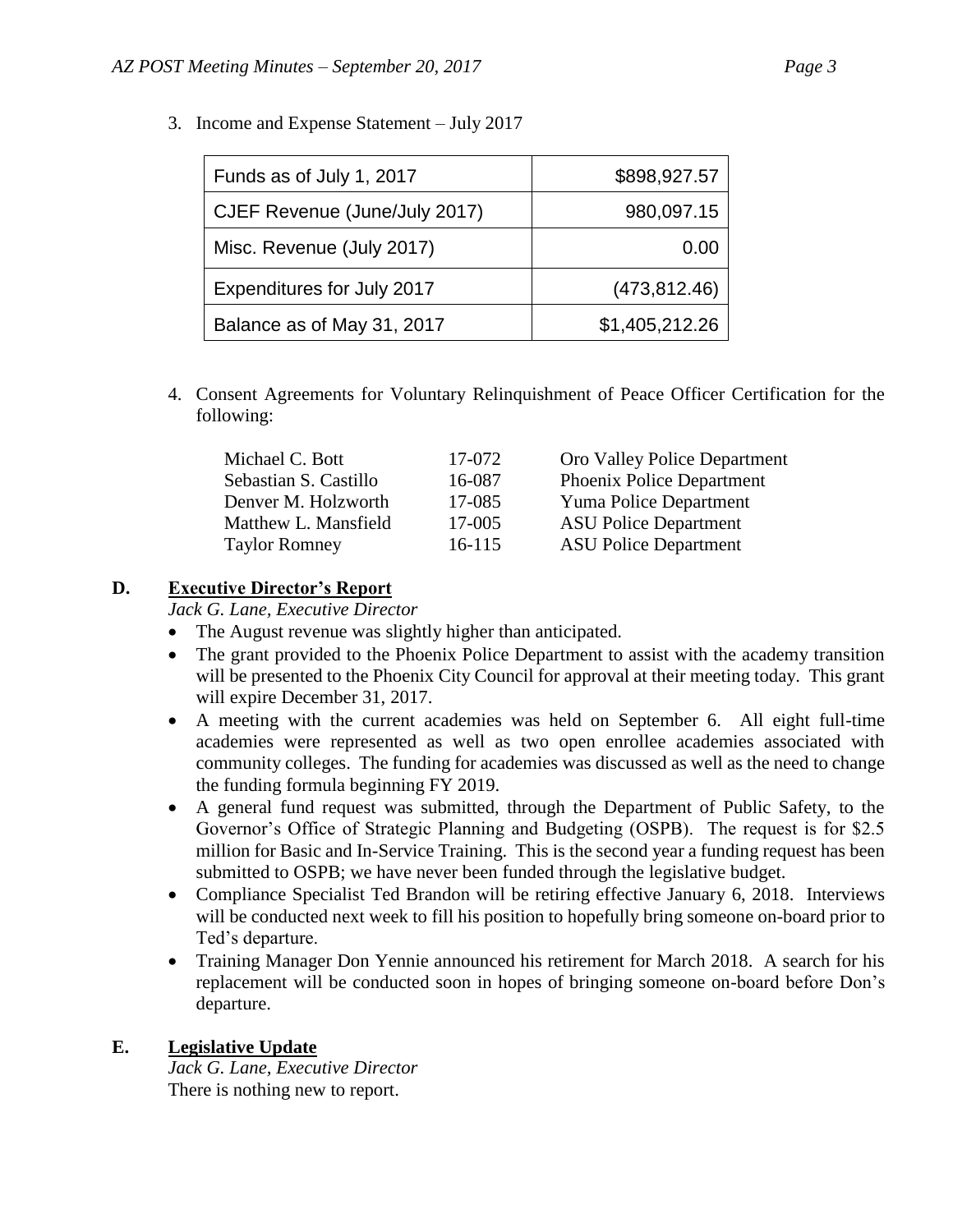#### **F. Summary of Current Events** *Jack G. Lane, Executive Director* There is nothing new to report.

### **G. Review, Discussion and Possible Action on a Petition from the Yavapai College Police Department for a Determination that Applicant Oscar Berrelez Jr.'s Drug Usage was Experimental**

The Yavapai College Police Department petitioned the Board to determine that the drug usage by applicant Oscar Berrelez Jr. was experimental. Sergeant Tyran Payne presented the petition on behalf of Chief Monahan and also read a letter from the chief requesting that the Board grant the petition.

Sergeant Andreacola made a motion to grant the petition for a determination that the preemployment marijuana use by applicant Oscar Berrelez Jr. was experimental. The motion was seconded by Chief Hall and passed unanimously.

#### **H. Review, Discussion and Possible Action on a Petition from the Somerton Police Department for a Temporary Restricted Full Authority Peace Officer Certification for Chief Cavender**

Chief Jeffery Cavender of the Somerton Police Department petitioned the Board for a temporary restricted full authority peace officer certification. The petition was presented by Assistant Attorney Michael Saltz. Chief Cavender will be temporarily restricted from being assigned to any duty likely to result in the need to apply physical force. The restriction would remain until the Department can attest that Chief Cavender has met all requirements necessary for full authority.

Chief Rodbell moved to grant a temporary full authority restricted peace officer certification to Chief Jeffery Cavender. This certification would restrict Chief Cavender from being assigned any duty likely to result in the need to apply physical force, and further, that the potential for such need is so remote as to be highly unlikely, and is authorized only until Chief Cavender has met all requirements necessary for full authority while employed with the Somerton Police Department, seconded by Chief Hall and passed unanimously.

# **I. Reports – Department of Corrections**

- *Director Charles Ryan*
- Since the last regular meeting of July 2017, 100 cadets have graduated from COTA. There are currently three classes in session with 121 cadets in attendance. There are 813 vacancies statewide. Four cadets have graduated through county and tribal detention IGAs. COTA recently held a 2-day canine training session. The re-entry program is going quite well. The current inmate population is 42,200; last fiscal year they had the greatest decline in inmate population since 1994. There will be no new beds added for the next three years. The Vivitrol pilot program administered to inmates upon release is going well. Vivitrol is a medication used to treat opioid addiction.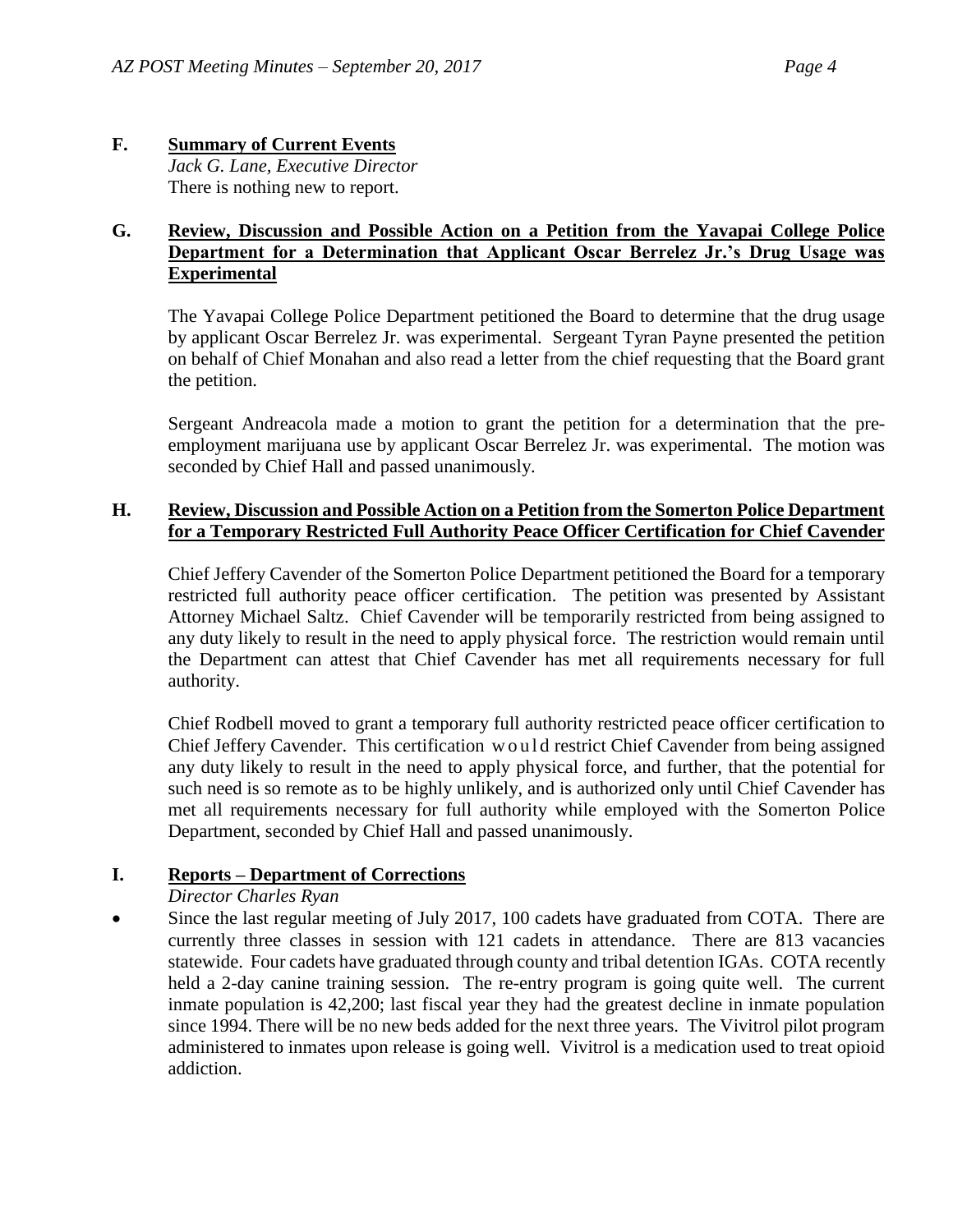### **J. Final Action Cases:**

1. 17-037 – Hilario Samudio – Phoenix Police Department

The Board heard oral argument on the Administrative Law Judge's (ALJ) Decision from Assistant Attorney General Seth Hargraves, attorney for the Arizona Peace Officers Standards and Training Board. Mr. Samudio was not present.

Colonel Milstead made a motion to accept the ALJ's Findings of Fact and Conclusions of Law and deny peace officer certification to Mr. Samudio. The motion was seconded by Chief Rodbell and passed unanimously.

2. #17-103 – Bradley J. Battaglia – Flagstaff Police Department

The Board considered comments from Assistant Attorney General Michael Saltz. Chief Hall made a motion to accept the Consent Agreement, Decision and Order for a 6-month suspension of Mr. Battaglia's peace officer certification. The suspension shall be in effect from June 1, 2017, to December 1, 2017. The motion was seconded by Chief Rodbell and passed with one nay vote recorded for Colonel Milstead.

- 3. #15-109 David J. Tarnow Pima County Sheriff's Department
	- *Chief Gwaltney recused himself from this case*. The Board considered comments from Assistant Attorney General Michael Saltz. Sheriff Dannels made a motion to revoke Mr. Tarnow's peace officer certification. The motion was seconded by Chief Rodbell and passed unanimously.
- 4. #17-036 Gregory L. Hunter Jr. AZ Department of Public Safety *Colonel Milstead recused himself from this case.* The Board considered comments from Compliance Manager Mark Perkovich. Sergeant Andreacola made a motion to accept the Findings of Fact and Conclusions of Law and deny peace officer certification to Mr. Hunter. The motion was seconded by Chief Rodbell and passed unanimously.
- 5. #16-134 Christopher M. Lane Mohave County Sheriff's Office The Board considered comments from Compliance Manager Mark Perkovich. Chief Rodbell made a motion to accept the Findings of Fact and Conclusions of Law and revoke Mr. Lane's peace officer certification. The motion was seconded by Chief Hall and passed unanimously.
- 6. #16-025 Anne C. Miguel Tohono O'odham Nation Police Department The Board considered comments from Compliance Manager Mark Perkovich. Colonel Milstead made a motion to accept the Findings of Fact and Conclusions of Law and revoke Ms. Miguel's peace officer certification. The motion was seconded by Mr. Ahler (AAG) and passed unanimously.
- 7. #17-054 –Kevin E. Williams AZ Department of Public Safety

*Colonel Milstead recused himself from this case.* The Board considered comments from Compliance Manager Mark Perkovich. Sergeant Andreacola made a motion to accept the Findings of Fact and Conclusions of Law and suspend Mr. Williams' peace officer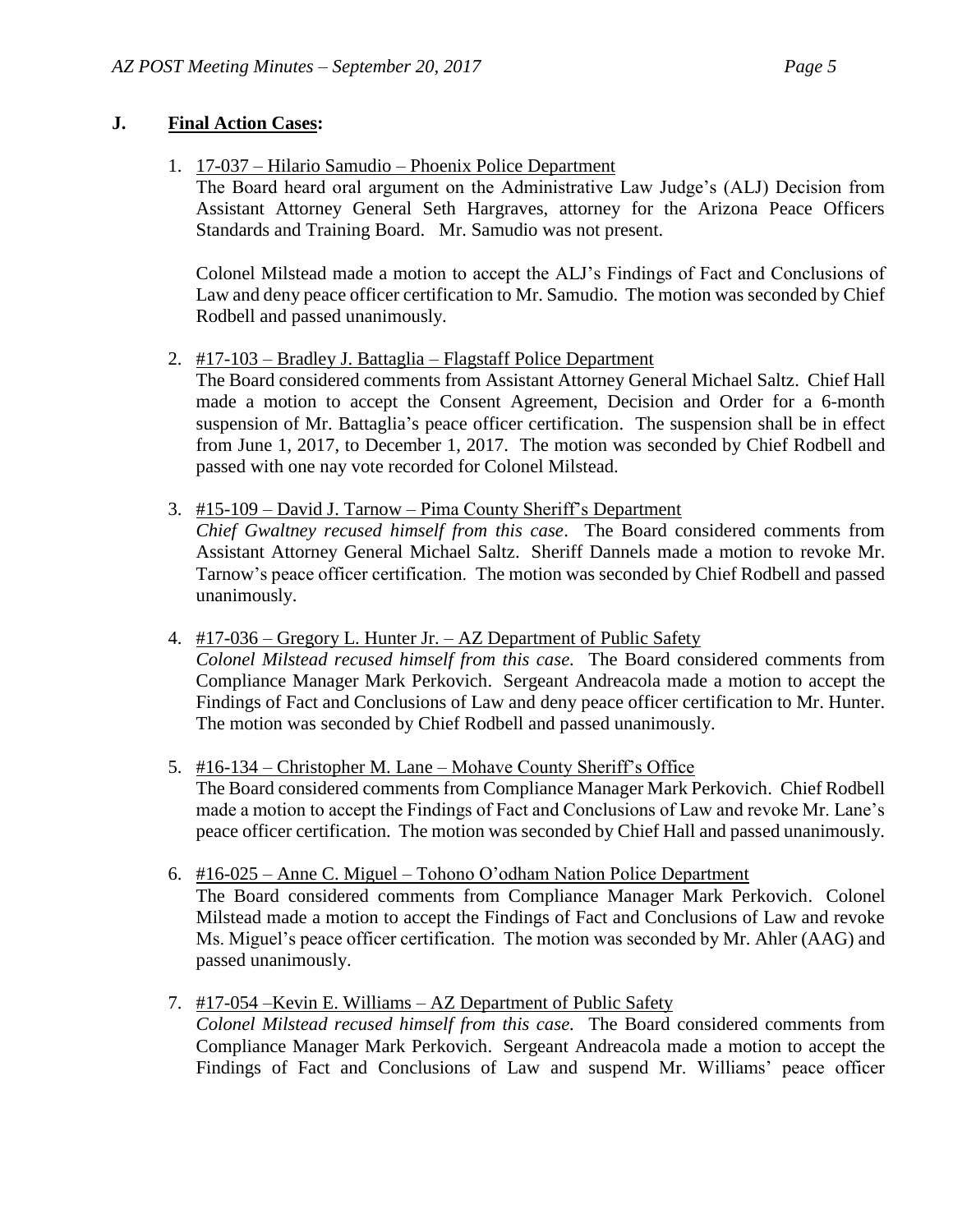certification for one year; from February 6, 2017 to February 6, 2018. The motion was seconded by Mr. Ahler (AAG) and passed unanimously.

#### **K. New Charging Cases:**

1. #16-200 – Thomas E. Drane – St. Johns Police Department

The Board considered comments from Assistant Attorney General Michael Saltz. Chief Rodbell made a motion to accept the Consent Agreement, Decision and Order for voluntary relinquishment of Mr. Drane's peace officer certification. The motion was seconded by Colonel Milstead and passed unanimously.

- 2. #17-044 Paul R. Robertson Glendale Police Department The Board considered comments from Compliance Specialist Billy Caldwell. Sheriff Dannels made a motion to *Initiate Proceedings* against Mr. Robertson's peace officer certification*.* The motion was seconded by Director Ryan and passed unanimously.
- 3. #17-078 Abraham A. Cabrera San Carlos Tribal Police Department The Board considered comments from Compliance Specialist Billy Caldwell. Mr. Ahler (AAG) made a motion to *Initiate Proceedings* against Mr. Cabrera's peace officer certification. The motion was seconded by Colonel Milstead and passed unanimously.
- 4. #15-054 Jim D. Salazar Eloy Police Department

The Board considered comments from Compliance Specialist Billy Caldwell. Colonel Milstead made a motion to close this case with *No Action with Agency Discretion*. The motion was seconded by Chief Gwaltney and failed. Sheriff Dannels made a motion to *Initiate Proceedings* against Mr. Salazar's peace officer certification. The motion was seconded by Chief Hall and passed unanimously.

- 5. #17-081 Herman D. Nixon Williams Police Department The Board considered comments from Compliance Specialist Mike Deltenre. Chief Rodbell made a motion to close this case with *No Action*. The motion was seconded by Sheriff Dannels and passed unanimously.
- 6. #17-073 Decio P. Hopffer Tucson Police Department *Sergeant Andreacola recused himself from this case*. The Board considered comments from Compliance Specialist Cathy Hawse. Colonel Milstead made a motion to *Initiate Proceedings* against Mr. Hopffer's peace officer certification. The motion was seconded by Mr. LeFevre and passed unanimously.
- 7. #17-093 Eddie Conaway Phoenix Police Department The Board considered comments from Compliance Manager Mark Perkovich; a short video was also presented. Sheriff Dannels made a motion to *Initiate Proceedings* against Mr. Conaway's peace officer certification*.* The motion was seconded by Director Ryan and passed unanimously.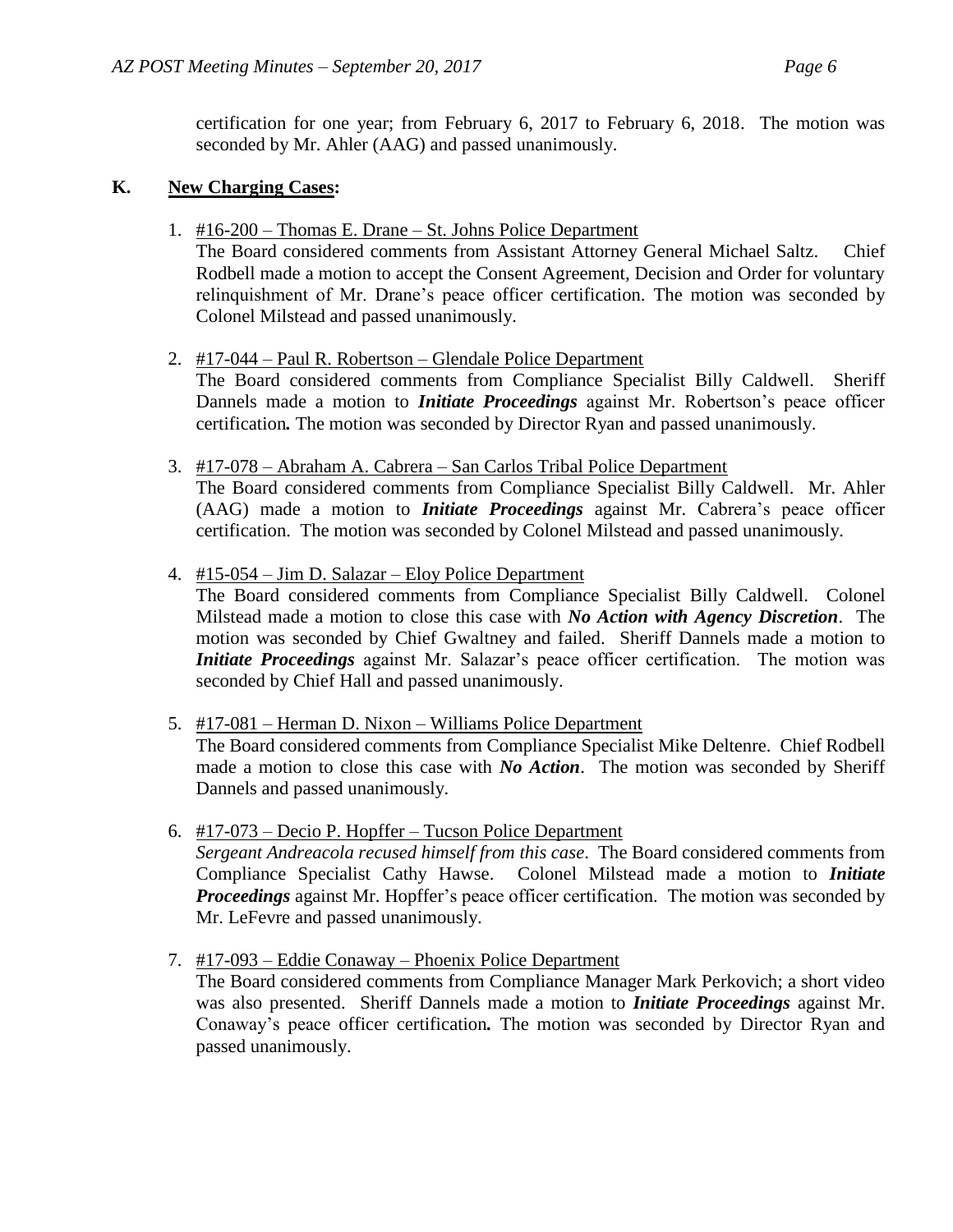- 8. #17-097 Garrett A. Dever Phoenix Police Department This case was tabled.
- 9. #17-077 Christian E. Perez Phoenix Police Department The Board considered comments from Compliance Manager Mark Perkovich. Mr. Ahler (AAG) made a motion to *Initiate Proceedings* against Mr. Perez's peace officer certification. The motion was seconded by Chief Rodbell and passed unanimously.

*The following case was taken out of order*.

10. #17-092 – Nelu D. Podea – Phoenix Police Department

The Board considered comments from Compliance Manager Mark Perkovich; a short video was also presented. Mr. LeFevre made a motion to *Initiate Proceedings* against Mr. Podea's peace officer certification*.* The motion was seconded by Director Ryan and passed unanimously.

11. #17-113 – Donald J. Carroll – AZ Attorney General's Office

*Mr. Ahler (AAG) recused himself from this case*. The Board considered comments from Compliance Specialist Lori Wait. Chief Rodbell made a motion to *Initiate Proceedings* to deny peace officer certification to Mr. Carroll. The motion was seconded by Sheriff Dannels and passed unanimously.

12. #17-053 – Kenneth K. Kimpel – Pima County Sheriff's Department

*Chief Gwaltney recused himself from this case*. The Board considered comments from Compliance Specialist Lori Wait. Colonel Milstead made a motion to *Initiate Proceedings* against Mr. Kimpel's peace officer certification. The motion was seconded by Chief Rodbell and passed unanimously.

13. #17-116 – David T. Nguyen – Maricopa Police Department

The Board considered comments from Compliance Specialist Lori Wait. Chief Rodbell made a motion to *Initiate Proceedings* to deny peace officer certification to Mr. Nguyen. The motion was seconded by Sheriff Dannels and passed unanimously.

14. #17-069 – Arnold I. Romero – Pima County Sheriff's Department *Chief Gwaltney recused himself from this case*. The Board considered comments from Compliance Specialist Lori Wait. Chief Rodbell made a motion to *Initiate Proceedings* against Mr. Romero's peace officer certification*.* The motion was seconded by Colonel Milstead and passed unanimously.

### **L. Call to the Public**

Steven Serbalik addressed the Board during the call to the public. He is an attorney who has represented officers that have come before the Board. He asked that the Board reconsider its decision to initiate proceedings when a Use of Force case comes before the Board and the agency has already issued discipline to the officer. He feels it is a huge impact on an officer when they have been disciplined by their agency and then again by AZ POST. He asked that the Board